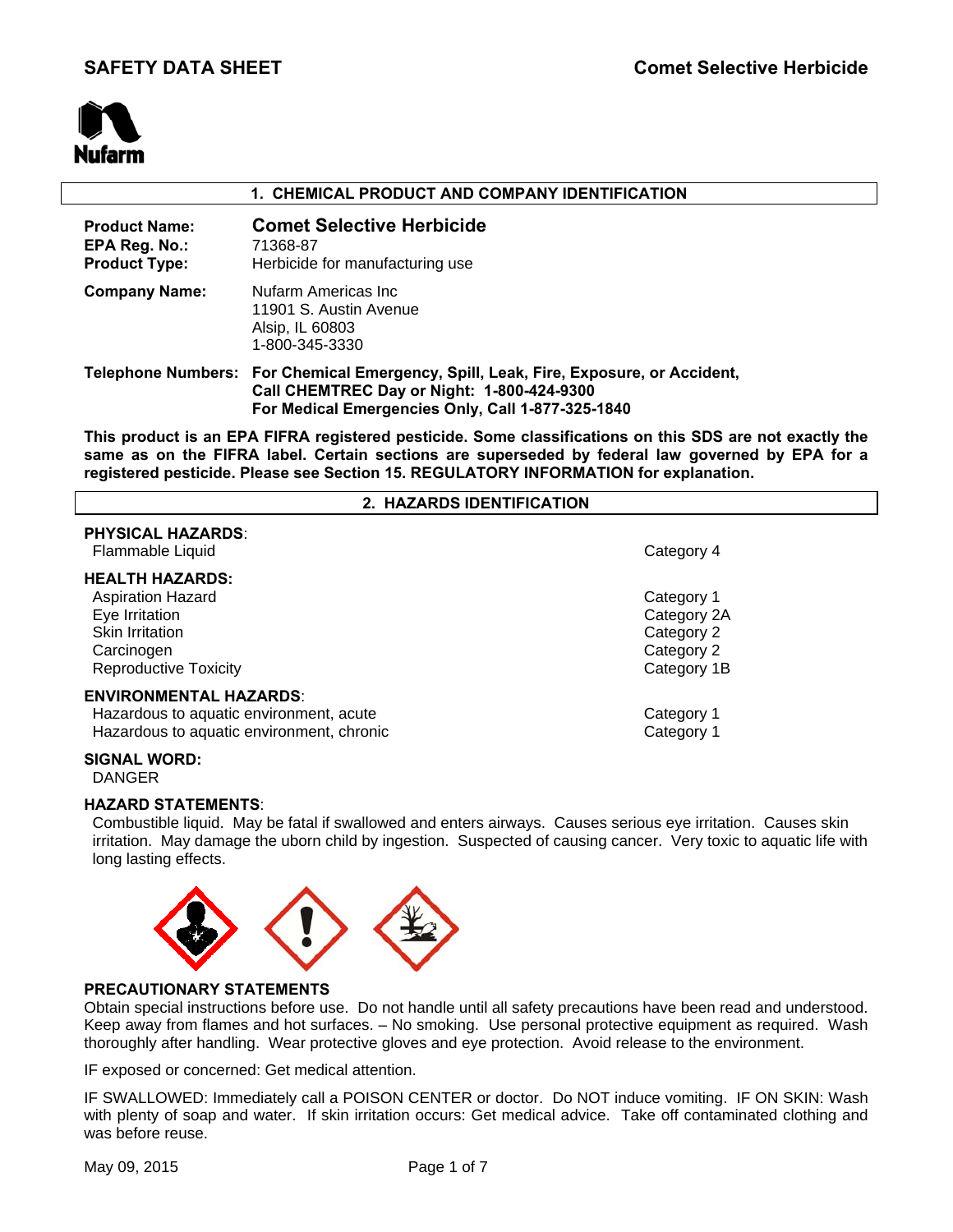IF IN EYES: Rinse with water for several minutes. Remove contact lenses, if present and easy to do. Continue rinsing. If eye irritation persists: Get medical advice. Collect spillage.

In case of fire: Use dry chemical or carbon dioxide.

Store in a well-ventilated place. Keep cool. Store locked up.

Dispose of contents in accordance with local, state, and federal regulations.

| 3. COMPOSITION / INFORMATION ON INGREDIENTS |                     |                     |  |  |
|---------------------------------------------|---------------------|---------------------|--|--|
| <b>COMPONENTS</b>                           | CAS NO.             | % BY WEIGHT         |  |  |
| Fluroxypyr, 1-Methylheptyl Ester            | 81406-37-3          | $25.5 - 27$         |  |  |
| Solvent Naphtha (Petroleum), Heavy Aromatic | 64742-94-5          | $56.5 - 60$         |  |  |
| 1-Hexanol                                   | $111 - 27 - 3$      | < 0.7               |  |  |
| Naphthalene                                 | $91 - 20 - 3$       | < 6.1               |  |  |
| Pseudocumene (1,2,4-Trimethylbenzene)       | 95-63-6             | < 1.0               |  |  |
| N-Methyl-2-pyrrolidone                      | 872-50-4            | $4.75 - 5.25$       |  |  |
| Other Ingredients                           | <b>Trade Secret</b> | <b>Trade Secret</b> |  |  |
|                                             |                     |                     |  |  |

**Synonyms:** Mixture containing Fluroxypyr meptyl; Fluroxypyr MHE; 1-methylheptyl ((4-amino-3,5 dichloro-6-fluoro-2-pyridinyl)oxy)acetate

Ingredients not precisely identified are proprietary or non-hazardous. Values are not product specifications.

# **4. FIRST AID MEASURES**

**If in Eyes:** Hold eye open and rinse slowly and gently with water for several minutes. Remove contact lenses, if present, after the first 5 minutes, then continue rinsing eye. Get medical attention if irritation or symptoms develop. **If on Skin or Clothing:** Take off contaminated clothing. Rinse skin immediately with plenty of water. Get medical attention if irritation or symptoms develop.

**If Swallowed:** DO NOT induce vomiting. Get immediate medical attention.

**If Inhaled:** Move person to fresh air. . If symptoms develop, get medical advice.

**Most Important symptoms/effects:** Aspiration hazard – may be fatal if swallowed and enters airways. Causes severe eye irritation. May cause moderate skin irritation. Suspected of causing cancer. May damage to the unborn child.

**Indication of Immediate medical attention and special treatment if needed:** Immediate medical attention is required for ingestion. For ingestion there is no specific antidote available. Treat symptomatically.

**Note to Physician:** This product may pose an aspiration pneumonia hazard. Contains petroleum distillates.

# **5. FIRE FIGHTING MEASURES**

**Extinguishing Media:** Recommended for large fires: foam or water spray. Recommended for small fires: dry chemical or carbon dioxide.

**Special Fire Fighting Procedures:** Firefighters should wear NIOSH approved self-contained breathing apparatus and full fire-fighting turn out gear. Dike area to prevent runoff and contamination of water sources. Dispose of fire control water later.

**Unusual Fire and Explosion Hazards:** Avoid generating dust; fine dust dispersed in air in sufficient concentrations, and in the presence of an ignition source, is a potential dust explosion hazard. If water is used to fight fire, contain runoff, using dikes to prevent contamination of water supplies. Dispose of fire control water later. **Hazardous Decomposition Materials (Under Fire Conditions):** May produce gases such as hydrogen chloride, hydrogen fluoride, oxides and nitrogen.

### **6. ACCIDENTAL RELEASE MEASURES**

**Personal Precautions:** Wear appropriate protective gear for the situation. See Personal Protection information in Section 8.

**Environmental Precautions:** Prevent material from entering public sewer systems or any waterways. Do not flush to drain. Large spills to soil or similar surfaces may necessitate removal of topsoil. The affected area should be removed and placed in an appropriate container for disposal.

**Methods for Containment:** Dike spill using absorbent or impervious materials such as earth, sand or clay. Collect and contain contaminated absorbent and dike material for disposal.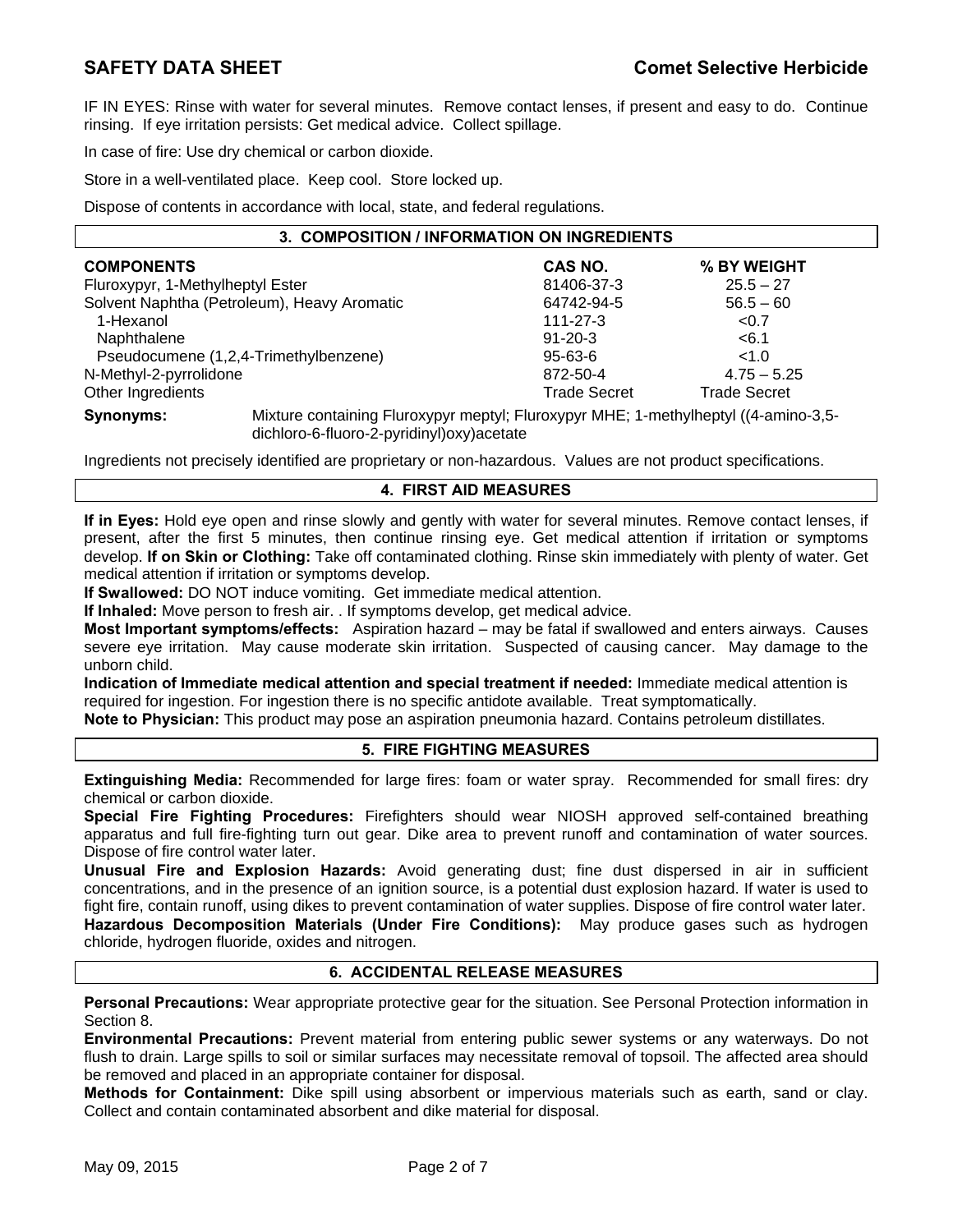**Methods for Cleanup and Disposal:** Pump any free liquid into an appropriate closed container. Collect washings for disposal. Decontaminate tools and equipment following cleanup. See Section 13: DISPOSAL CONSIDERATIONS for more information.

Large spills may be reportable to the National Response Center (800-424-8802) and to state and/or local agencies.

# **7. HANDLING AND STORAGE**

# **Handling:**

Do not get in eyes or on clothing. Avoid contact with skin. Users should wash hands before eating, drinking, chewing gum, using tobacco, or using the toilet. Remove clothing/Personal Protective Equipment (PPE) immediately if pesticide gets inside. Then wash thoroughly and put on clean clothing. If pesticide gets on skin, wash immediately with soap and water. Remove PPE immediately after handling this product. Wash the outside of gloves before removing. As soon as possible, wash thoroughly and change into clean clothing.

### **Storage:**

Store above 10°F or warm and agitate before use. Do not contaminate water, food or feed by storage or disposal.

# **8. EXPOSURE CONTROLS / PERSONAL PROTECTION**

# **Engineering Controls:**

Where engineering controls are indicated by specific use conditions or a potential for excessive exposure, use local exhaust ventilation at the point of generation.

### **Personal Protective Equipment:**

**Eye/Face Protection:** To avoid contact with eyes, wear face shield, goggles or safety glasses with front, brow and temple protection. An emergency eyewash or water supply should be readily accessible to the work area.

**Skin Protection:** To avoid contact with skin, wear long pants, long-sleeved shirt, shoes plus socks, and chemical-resistant gloves such as barrier laminate or Viton. An emergency shower or water supply should be readily accessible to the work area.

**Respiratory Protection:** Not normally required. If vapors or mists exceed acceptable levels, wear NIOSH approved air-purifying respirator with cartridges/canisters approved for use against pesticides.

**General Hygiene Considerations:** Personal hygiene is an important work practice exposure control measure and the following general measures should be taken when working with or handling this material: 1) do not store, use and/or consume foods, beverages, tobacco products, or cosmetics in areas where this material is stored; 2) wash hands and face carefully before eating, drinking, using tobacco, applying cosmetics or using the toilet.

### **Exposure Guidelines:**

|                                             | <b>OSHA</b> |             | <b>ACGIH</b> |             |             |
|---------------------------------------------|-------------|-------------|--------------|-------------|-------------|
| Component                                   | <b>TWA</b>  | <b>STEL</b> | <b>TWA</b>   | <b>STEL</b> | <b>Unit</b> |
| Fluroxypyr                                  | <b>NE</b>   | NE.         | <b>NE</b>    | <b>NE</b>   |             |
| Solvent Naphtha (Petroleum), Heavy Aromatic | NE.         | NE.         | <b>NE</b>    | <b>NE</b>   |             |
| 1-Hexanol                                   | NE.         | NE.         | NE.          | <b>NE</b>   |             |
| Naphthalene                                 | 10          | NE.         | 10 (skin)    | <b>NE</b>   | ppm         |
| Pseudocumene (1,2,4-Trimethylbenzene)       | NE.         | NE.         | 25           | <b>NE</b>   | ppm         |
| N-Methyl-2-pyrrolidone                      | NE.         | NE.         | <b>NE</b>    | <b>NE</b>   |             |
| Other Ingredients                           | <b>NE</b>   | NE.         | NE.          | <b>NE</b>   |             |

 $NE = Not$  Established

# **9. PHYSICAL AND CHEMICAL PROPERTIES**

**Appearance:** Light amber translucent liquid **Odor:** Pungent **Odor threshold: No data available No data available pH:** 4.82 (1% w/w dispersion in DIW) **Melting point/freezing point:** No data available **Initial boiling point and boiling range** No data available **Flash point:** 154.5º F (68º C) **Evaporation rate: No data available No data available**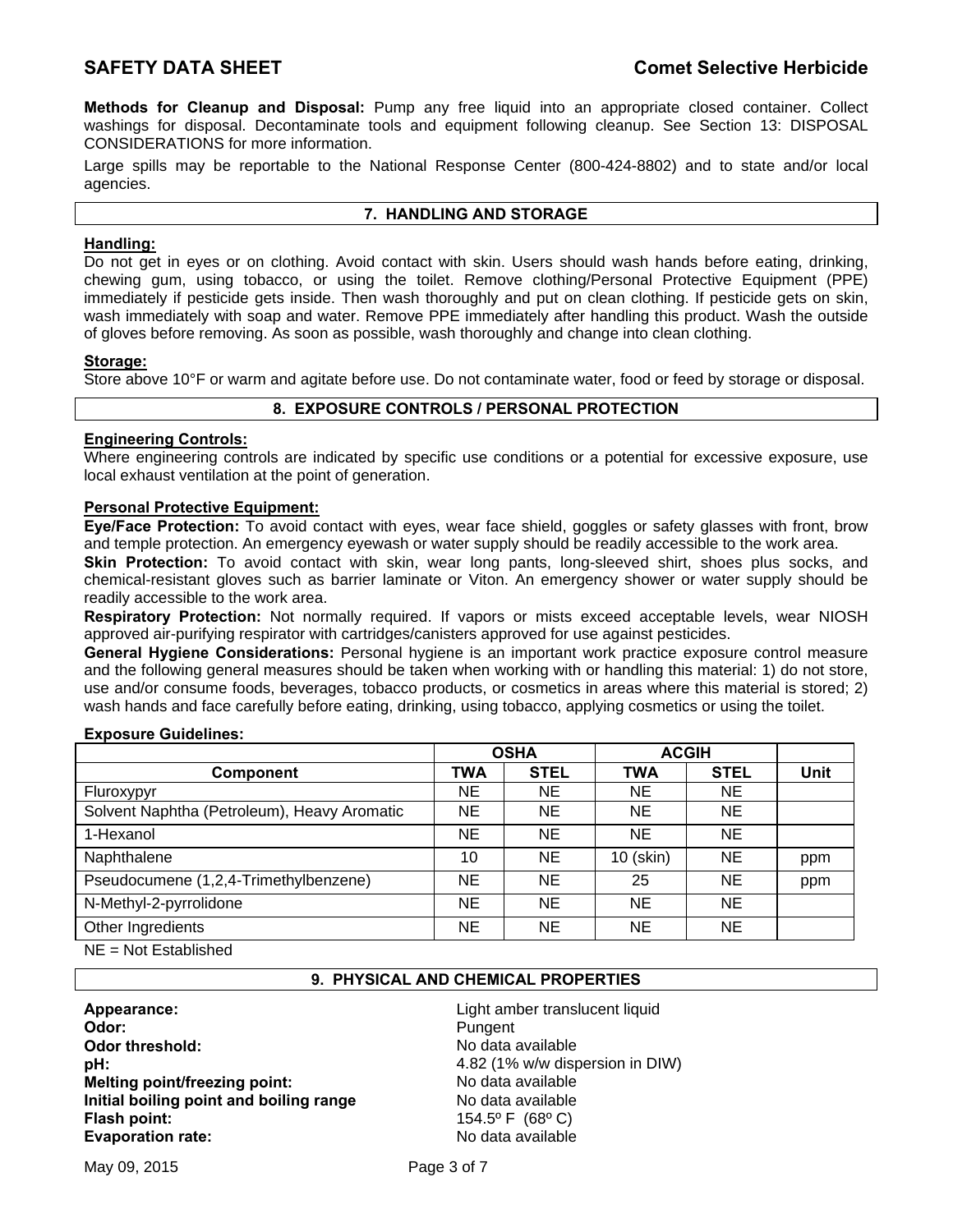| Flammability (solid, gas):                    | No data available                                                                                         |
|-----------------------------------------------|-----------------------------------------------------------------------------------------------------------|
| Upper/lower flammability or explosive limits: | No data available                                                                                         |
| Vapor pressure:                               | No data available                                                                                         |
| Vapor density:                                | No data available                                                                                         |
| <b>Relative density:</b>                      | 0.992 g/mL $@$ 20 $°C$                                                                                    |
| Solubility(ies):                              | No data available                                                                                         |
| Partition coefficient: n-octanol/water:       | No data available                                                                                         |
| <b>Autoignition temperature:</b>              | No data available                                                                                         |
| <b>Decomposition temperature:</b>             | No data available                                                                                         |
| <b>Viscosity:</b>                             | 5.785 cSt @ 20° C; 3.492 cSt @ 40° C                                                                      |
|                                               | Note: Physical data are typical values, but may vary from sample to sample. A typical value should not be |

construed as a guaranteed analysis or as a specification.

# **10. STABILITY AND REACTIVITY**

**Reactivity:** Not reactive.

**Chemical Stability:** This material is stable under normal handling and storage conditions.

**Possibility of Hazardous Reactions:** Hazardous polymerization will not occur.

**Conditions to Avoid:** Keep away from heat, sparks and open flame. Minimize dust generate and accumulation. **Incompatible Materials:** Strong oxidizing agents: bases and acids.

**Hazardous Decomposition Products:** Under fire conditions may produce gases such as hydrogen chloride, hydrogen fluoride, oxides and nitrogen.

# **11. TOXICOLOGICAL INFORMATION**

**Likely Routes of Exposure:** Inhalation, eye and skin contact.

#### **Symptoms of Exposure:**

**Eye Contact:** Causes substantial but temporary eye injury. Vapors and mist may cause irritation.

**Skin Contact:** Moderately irritating based on toxicity studies.

**Ingestion:** May be harmful if swallowed. The petroleum hydrocarbon component, if aspirated into the respiratory system during ingestion or vomiting may cause mild or severe pulmonary injury, possibly progressing to death.

**Inhalation:** Low inhalation toxicity. Overexposure to petroleum hydrocarbon component may cause irritation to respiratory tract, headaches, anaesthesia, drowsiness, unconsciousness and other central nervous system effects, possibly including death.

**Delayed, immediate and chronic effects of exposure:** None reported.

### **Toxicological Data:**

Data from laboratory studies conducted on Fluroxypyr, 1-Methylheptyl Ester Technical:

**Oral:** Rat LD<sub>50</sub>: >5,000 mg/kg

**Dermal:** Rat LD<sub>50</sub>: >5,000 mg/kg

**Inhalation:** Rat 4-hr  $LC_{50}$ : > 2.11 mg/L

**Eye Irritation:** Rabbit: Severely irritating (MMTS=39.0)

**Skin Irritation:** Rabbit: Moderately irritating (PDII=2.3)

**Skin Sensitization:** Not a contact sensitizer in guinea pigs following repeated skin exposure.

**Subchronic (Target Organ) Effects:** Repeated exposure to fluroxypyr may cause effects to bone marrow, kidney, liver and respiratory tract.

**Carcinogenicity / Chronic Health Effects:** Fluroxypyr did not cause cancer in laboratory animals.

**Reproductive Toxicity:** In animal studies, fluroxypyr has been shown not to interfere with reproduction.

**Developmental Toxicity:** Fluroxypyr did not cause birth defects in animals; other effects were seen in the fetus only at doses which caused toxic effects in the mother.

**Genotoxicity:** Animal tests with fluroxypyr did not demonstrate mutagenic effects.

### **Assessment Carcinogenicity:**

This product contains substances that are considered to be probable or suspected human carcinogens as follows:

|                                             | <b>Regulatory Agency Listing As Carcinogen</b> |      |            |             |
|---------------------------------------------|------------------------------------------------|------|------------|-------------|
| Component                                   | <b>ACGIH</b>                                   | IARC | <b>NTP</b> | <b>OSHA</b> |
| Fluroxypyr methyl heptyl ester              | No                                             | No   | No         | No          |
| Solvent Naphtha (Petroleum), Heavy Aromatic | No                                             | No   | No         | No          |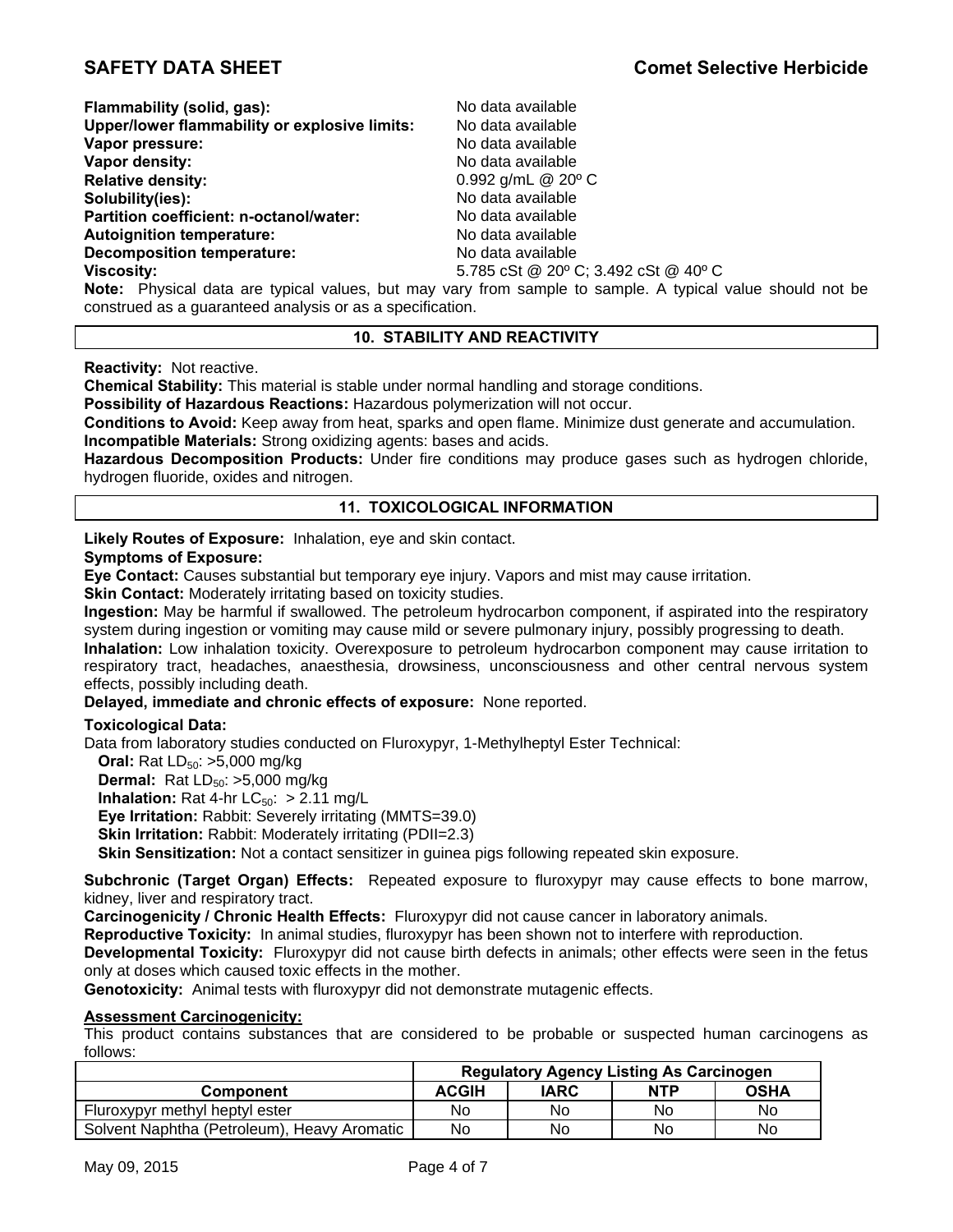# **SAFETY DATA SHEET Comet Selective Herbicide**

| Naphthalene                           | A3 | 2B | Yes | No |
|---------------------------------------|----|----|-----|----|
| 1-Hexanol                             | No | No | No  | No |
| Pseudocumene (1,2,4-Trimethylbenzene) | No | No | No  | No |
| N-Methyl-2-pyrrolidone                | No | No | No  | No |
| Other Ingredients                     | No | No | No  | No |
|                                       |    |    |     |    |

### **12. ECOLOGICAL INFORMATION**

### **Ecotoxicity:**

Data on Fluroxypyr 1-Methylheptyl Ester:

Fluroxypyr 1-Methylheptyl Ester is highly toxic to aquatic invertebrates on an acute basis (LC<sub>50</sub> or EC<sub>50</sub> is between 0.1 and 1 mg/L). Concentrations for fish were not determined because they exceed water solubility. Fluroxypyr 1-Methylheptyl Ester is highly insoluble in water. Fluroxypyr 1-Methylheptyl Ester is practically nontoxic to birds on an acute and dietary basis  $(LD_{50} > 2,000 \text{ mg/kg}$  and  $LC_{50} > 5,000 \text{ ppm})$ .

#### **Environmental Fate:**

In laboratory and field studies, Fluroxypyr 1-Methylheptyl Ester rapidly de-esterfied to parent acid in the environment. The typical soil half-life for fluroxypyr (acid and ester) ranged from one to four weeks. Microbial metabolism is the primary degradation mechanism in soil. The typical aquatic half-life ranged from 4 to 14 days.

### **13. DISPOSAL CONSIDERATIONS**

#### **Waste Disposal Method:**

Wastes resulting from the use of this product may be disposed of on site or at an approved waste disposal facility. **Container Handling and Disposal:** 

**Nonrefillable Containers 5 Gallons or Less:** Nonrefillable container. Do not reuse or refill this container. Triple rinse container (or equivalent) promptly after emptying.

**Triple rinse as follows:** Empty the remaining contents into application equipment or a mix tank and drain for 10 seconds after the flow begins to drip. Fill the container 1/4 full with water and recap. Shake for 10 seconds. Pour rinsate into application equipment or a mix tank or store rinsate for later use or disposal. Drain for 10 seconds after the flow begins to drip. Repeat this procedure two more times. Then offer for recycling or reconditioning, or puncture and dispose of in a sanitary landfill, or by other procedures approved by State and local authorities. Plastic containers are also disposable by incineration, or, if allowed by State and local authorities, by burning. If burned, stay out of smoke

**Nonrefillable Containers larger than 5 Gallons:** Nonrefillable container. Do not reuse or refill this container. Offer for recycling if available. Triple rinse or pressure rinse container (or equivalent promptly after emptying.

**Triple rinse as follows:** Empty the remaining contents into application equipment or a mix tank. Fill the container 1/4 full with water. Replace and tighten closures. Tip container on its side and roll it back and forth, ensuring at least one complete revolution, for 30 seconds. Stand the container on its end and tip it back and forth several times. Turn the container over onto its other end and tip it back and forth several times. Empty the rinsate into application equipment or a mix tank or store rinsate for later use or disposal. Repeat this procedure two more times.

**Pressure rinse as follows:** Empty the remaining contents into application equipment or a mix tank and continue to drain for 10 seconds after the flow begins to drip. Hold container upside down over application equipment or mix tank and continue to drain for 10 seconds after the flow begins to drip. Hold container upside down over application equipment or mix tank or collect rinsate for later use or disposal. Insert pressure rinsing nozzle in the side of the container, and rinse at about 40 psi for at least 30 seconds. Drain for 10 seconds after the flow begins to drip.

**Refillable container larger than 5 gallons:** Refillable container. Refill this container with pesticide only. Do not reuse this container for any other purpose. Cleaning the container before final disposal is the responsibility of the person disposing of the container. Cleaning before refilling is the responsibility of the refiller. To clean the container before final disposal, empty the remaining contents from this container into application equipment or a mix tank. Fill the container about 10% full with water and, if possible, spray all sides while adding water. If practical, agitate vigorously or recirculate water with the pump for two minutes. Pour or pump rinsate into application equipment or rinsate collection system. Repeat this rinsing procedure two more times.

## **14. TRANSPORTATION INFORMATION**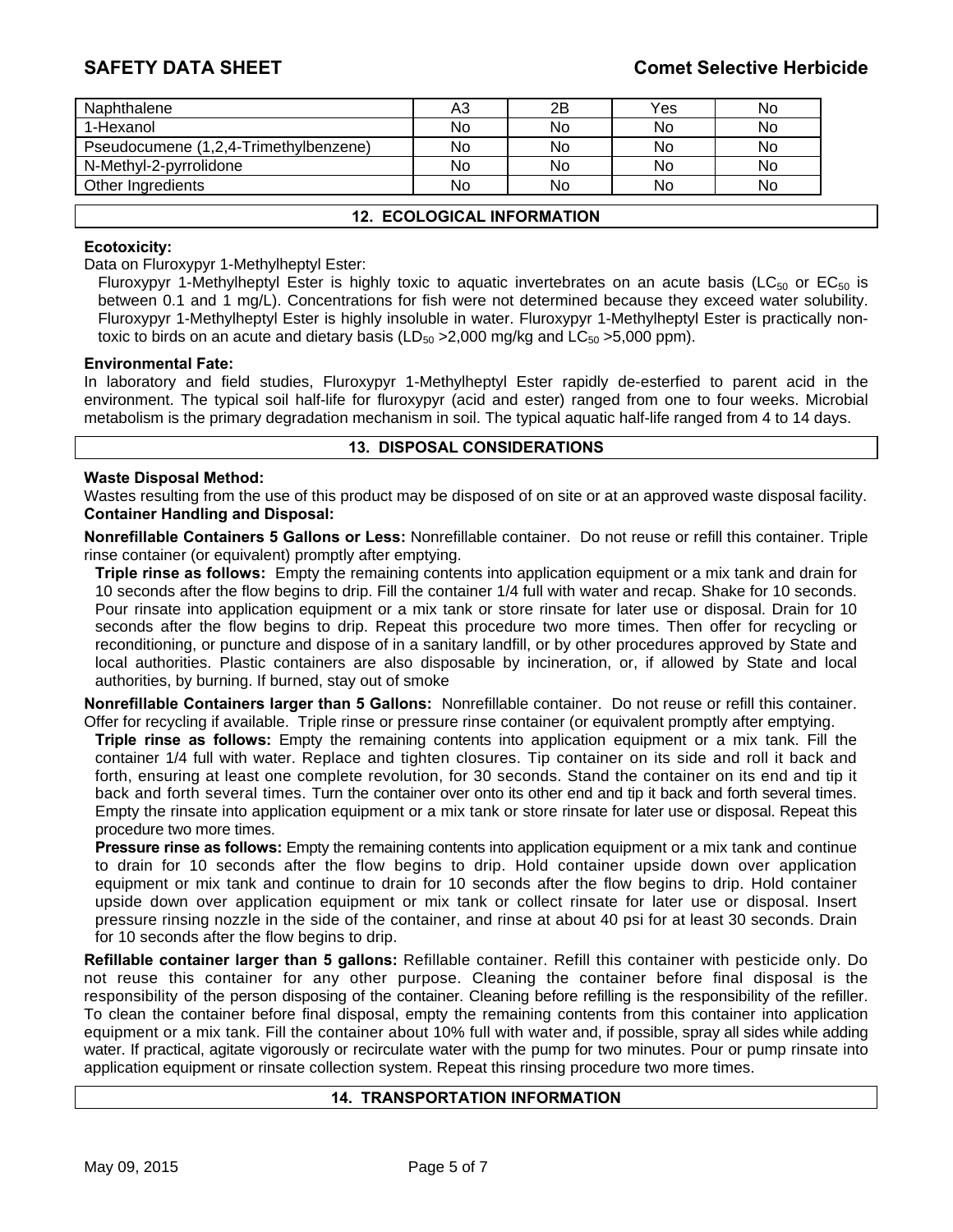**DOT**

# **< 119 gallons per completed package**

Non Regulated

# **≥ 119 gallons and ≤ 200 gallons per completed package**

NA 1993, Combustible liquid, n.o.s., (naphthalene), III, Marine Pollutant, (Fluroxypyr 1-methylheptyl ester)

# **> 200 gallons per completed package**  NA 1993, Combustible liquid, n.o.s., (naphthalene), III, Marine Pollutant, (Fluroxypyr 1-methylheptyl ester) RQ

# **IMDG**

UN 3082, Environmentally hazardous substance, liquid, n.o.s., (Fluroxypyr 1-methylheptyl ester), 9, III, Marine Pollutant

# **IATA**

UN 3082, Environmentally hazardous substance, liquid, n.o.s.,

### (Fluroxypyr 1-methylheptyl ester), 9, III, Marine Pollutant **15. REGULATORY INFORMATION**

# **EPA FIFRA INFORMATION**

This chemical is a pesticide product registered by the United States Environmental Protection Agency and is subject to certain labeling requirements under federal pesticide law. These requirements differ from the classification criteria and hazard information required for safety data sheets (SDS), and for workplace labels of non-pesticide chemicals. The hazard information required on the pesticide label is reproduced below. The pesticide label also includes other important information, including directions for use.

WARNING. Causes substantial but temporary eye injury. Harmful if swallowed or absorbed through the skin. Do not get in eyes or on clothing. Avoid contact with skin.

# **U.S. FEDERAL REGULATIONS**

**TSCA Inventory:** This product is exempted from TSCA because it is solely for FIFRA regulated use.

### **SARA Hazard Notification/Reporting:**

**Hazard Categories Under Criteria of SARA Title III Rules (40 CFR Part 370):**

Acute Health, Chronic Health, Fire Hazard

### **Section 313 Toxic Chemical(s):**

Naphthalene (CAS No. 91-20-3) < 6.1% by weight in product. 1,2,4-Trimethylbenzene (CAS No. 95-63-6) < 1.0% by weight in product. N-Methyl-2-pyrrolidone (CAS No. 872-50-4) 4.75 – 5.25% by weight in product

### **Reportable Quantity (RQ) under U.S. CERCLA:**

Naphthalene (CAS No. 91-20-3) 100 pounds

### **RCRA Waste Code:**

Under RCRA, it is the responsibility of the product user to determine at the time of disposal, whether a material containing the product or derived from the product should be classified as a hazardous waste.

### **State Information:**

Other state regulations may apply. Check individual state requirements.

**California Proposition 65:** WARNING. This product contains chemicals which are known to the State of California to cause cancer, birth defects or other reproductive harm. (Naphthalene)

# **16. OTHER INFORMATION**

#### **National Fire Protection Association (NFPA) Hazard Rating: Rating for this product: Health:** 2 **Flammability:** 2 **Reactivity:** 0 Hazards Scale:  $0 =$  Minimal  $1 =$  Slight  $2 =$  Moderate  $3 =$  Serious  $4 =$  Severe